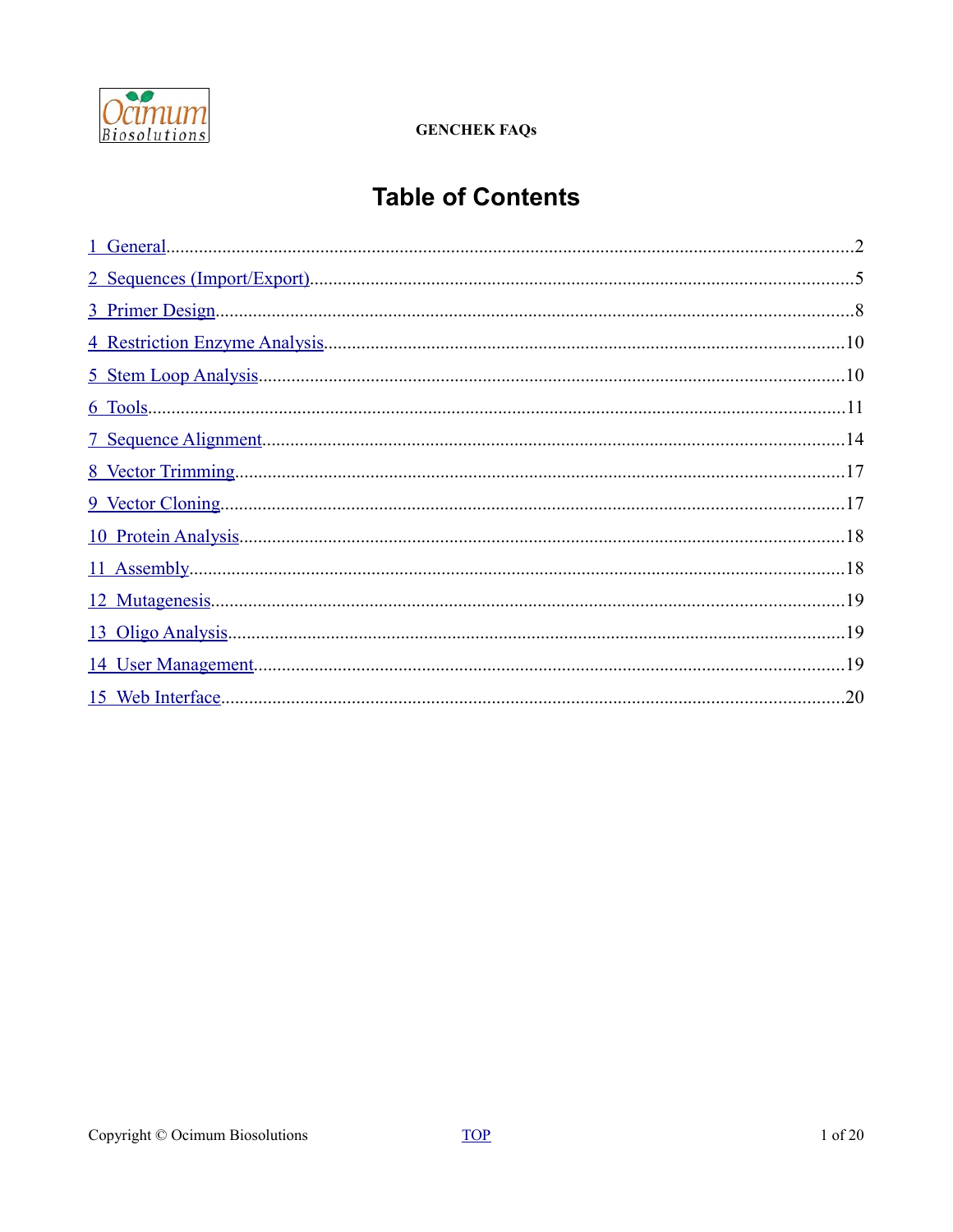

# <span id="page-1-0"></span>**1 General**

# **Q. What is the Genchek Package?**

**A.** The Genchek package is an integrated comprehensive sequence analysis package consisting of over 50 programs.

# **Q. How can I evaluate Genchek™?**

**A.** You can request Free Evaluation Version by filling the Product Enquiry Form available on our site.

# **Q. Is there any feature which is restricted in the trial version?**

**A.** User cannot create new project. Exporting, saving, copying and printing of analysis and images are not allowed.

# **Q. Is there a live help support for Genchek™?**

**A.** Genchek™ has a dedicated technical support staff to answer your queries. For live help just go to our website and click on Live Help. Hhere you can chat LIVE with our experts regarding your queries.

# **Q. Is there a Network Version ? How does it work? Or, How can I run Genchek™ on several machines without having to move the copy protection key all the time?**

**A.** We have network compatible programs for all the operating systems. Only one copy protection key is needed and that can be placed on any computer on your network. The key server program monitors the number of users running the Genchek™ program across the network.

# **Q. What are Proxy Settings?**

**A.** In an enterprise that uses the Internet, a proxy server is a server that acts as an intermediary between a workstation/user and the internet so that the enterprise can ensure security, administrative control, and caching service. A proxy server is associated with or part of a gateway server that separates the enterprise network from the outside network as well as a firewall server that protects the enterprise network from outside intrusion. Proxy settings in Genchek™ involves IP address of the proxy server of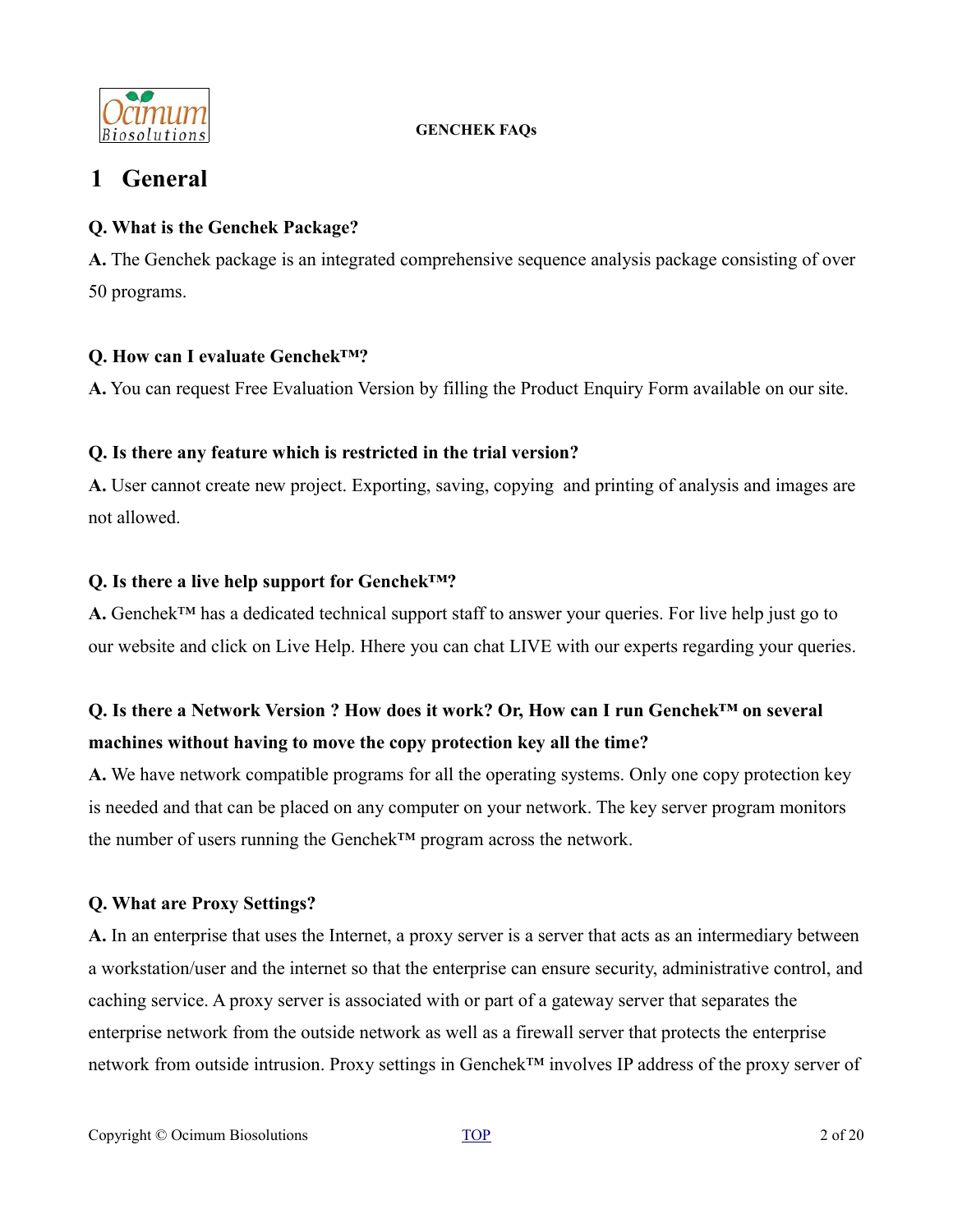

the organization and its port number.

### **Q. When do I need to set proxy?**

**A.** You need to set proxy in case you or your organization is connected to the internet through a proxy server.

# **Q. What is a port? Should the port always be 2001?**

**A.** Ports provide a means by which computers communicate with one another using standard protocols. Each protocol is assigned to a fixed port number so that the computers know which port to check, in order to communicate using the specified protocol. When you start up a program that will communicate with remote computers using a specific protocol, the port assigned to that protocol is the one that it will use to attempt to communicate. The port number being used needs to be the same on each computer attempting to communicate in order that the message packets sent by the one computer are correctly received and recognized by the other. Port numbers fall into three ranges. Ports 0 through 1023 are called "Well Known Ports" and are assigned to their specified purpose by the Internet Assigned Numbers Authority (IANA). Ports 124 through 49151 are available for general use and may be registered with IANA if desired. Ports 49152 through 65535 are used where a dynamic or private port is required. You can protect your computer against some forms of attack over the Internet by restricting the ports that your computer allows other computers to use to communicate with it. For maximum security, you should ensure that access to all ports, except those that you need to use, are blocked.

### **Q. Is Genchek LINUX compatible?**

**A.** Yes. Genchek is developed using advanced Java technologies and thats why it is platform/OS independent. So the user can install it on Windows, LINUX, UNIX, Mac or Solaris.

### **Q. What are the system requirements?**

A. Genchek requires normal PC i.e., Pentium 3 and above with minimum 256Mb RAM and minimum 200 Mb free disk space.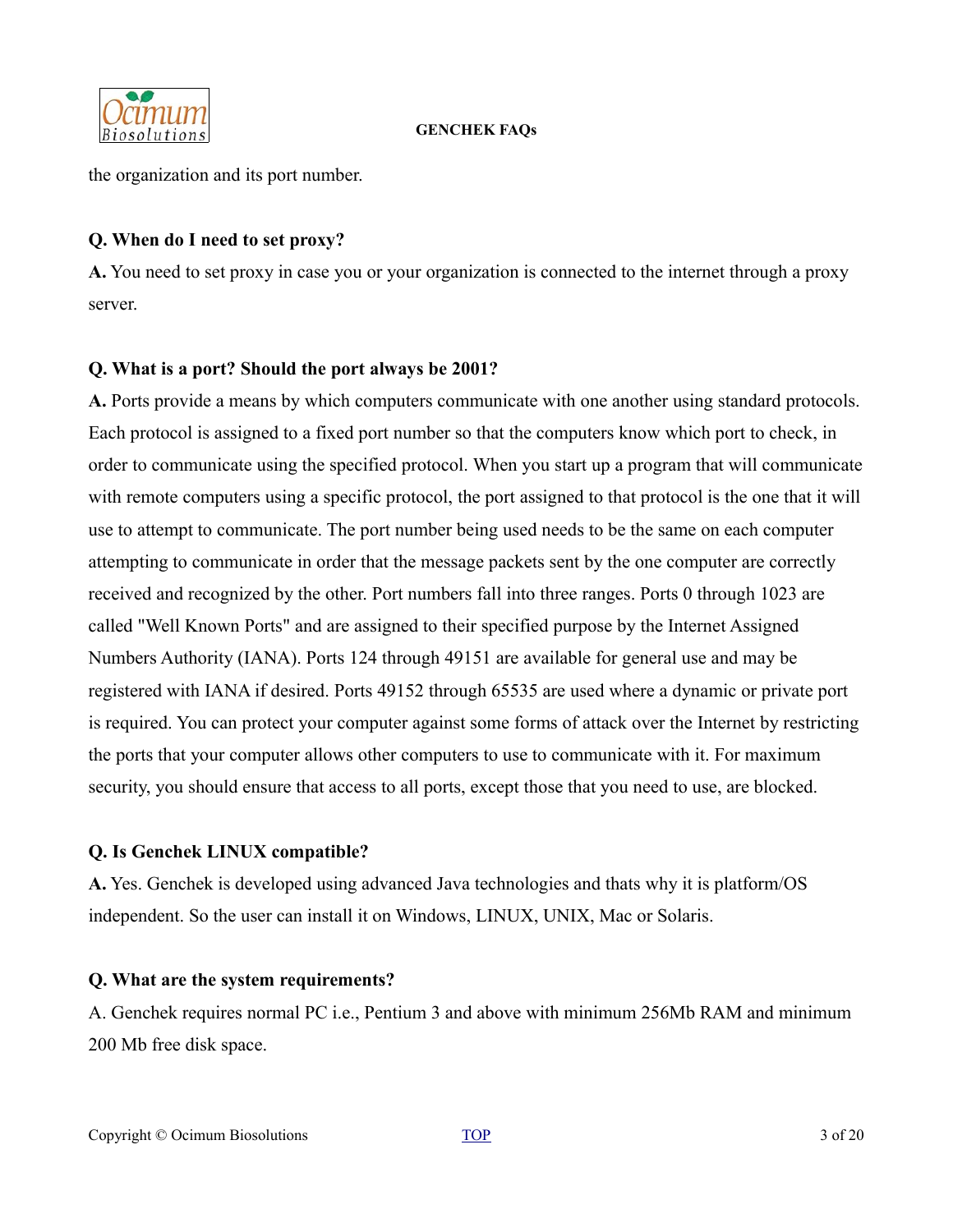

#### **Q. Does Genchek work with Oracle or SQL server?**

**A.** Genchek works with Oracle as well as with My SQL.

#### **Q. Does Genchek Support Network License?**

A. Yes it does. Genchek also facilitates Network license management.

#### **Q. What is a Project?**

**A.** A project is a place where different sequences (DNA, Protein, Vector, Phylogenetics and Assembly) along with analysis results can be stored in different experiments.

#### **Q. What is a Sublist ?**

**A.** A sublist is a logical grouping of sequences. A sublist may group together sequences that have been imported from a particular location or sequences that have a biological relation or sequences that are a part of a particular project. The grouping of sequence is left to the discretion of the user.

### **Q. How many Users does Genchek support?**

**A.** There is no limit for Users.

### **Q. I am not a customer. Can I get support?**

**A.** Sure. We treat both customers and trial users with the same attention.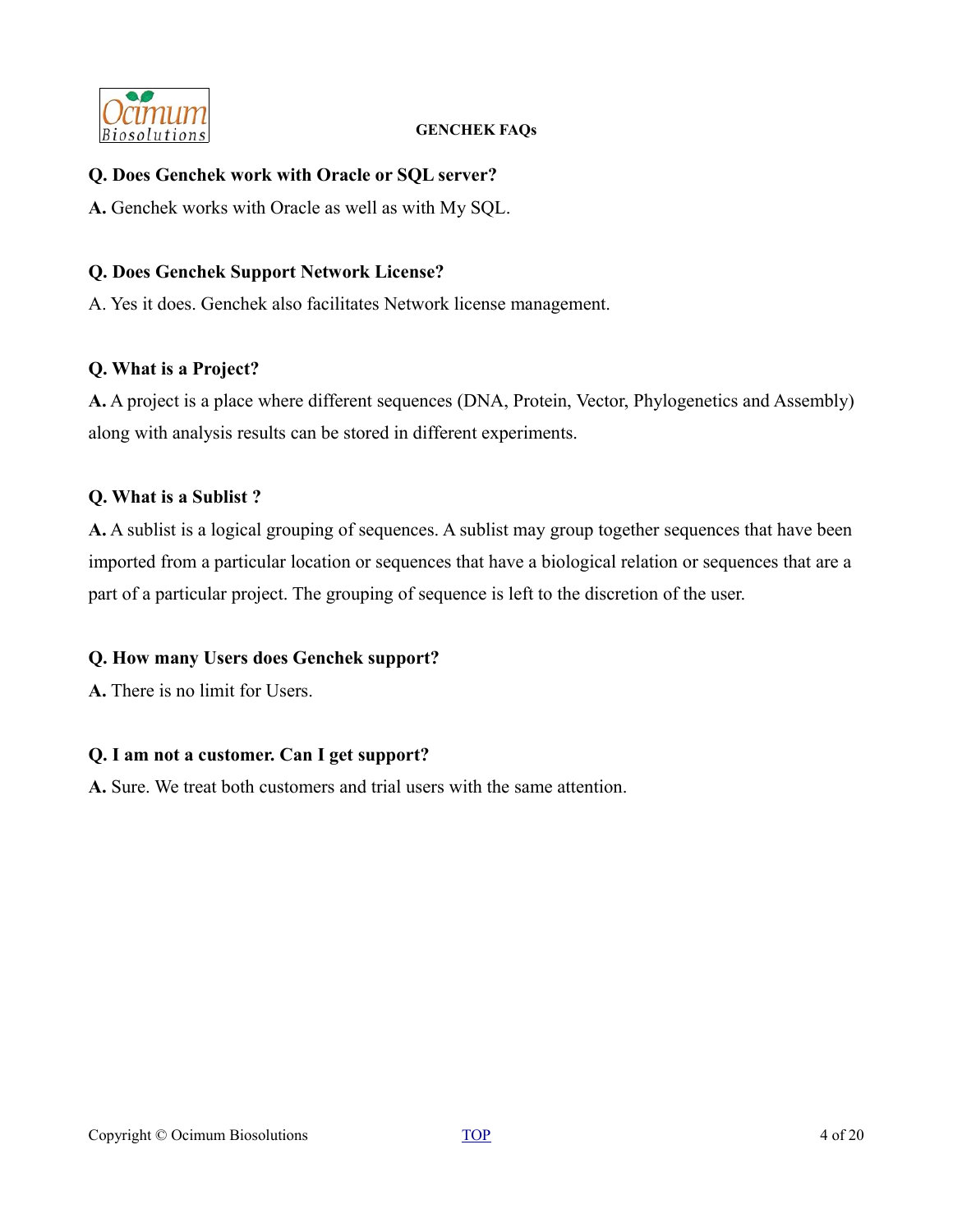

# <span id="page-4-0"></span>**2 Sequences (Import/Export)**

#### **Q. Is there any restriction on the numbers of sequences to be imported ?**

A. No, Genchek<sup>™</sup> has no restriction on the number of sequences that can be imported simultaneously. It will depend on the computer specifications on which Genchek™ is running.

#### **Q. What data formats does Genchek™ support?**

**A.** FASTA, GenBank. EMBL, Text, SCF, ABI, DDBJ.

#### **Q. What are the different ways of importing sequences in Genchek™ ?**

A. User can load sequences into Genchek<sup>™</sup> from the local system and if the user has a list of Accession Numbers, then they can use import from NCBI or EBI option available in Genchek™.

#### **Q. I don't see my file when I click Browse button to import file from system ?**

**A.** Check the file format you want to import and set **Files of Type** field accordingly. If the format is not supported by Genchek™, then an error message pops up.

# **Q. I have a sequence data from an automated sequencer. How do I use the data in the Genchek™Application ?**

**A.** Genchek™ allows import of electropherogram ( chromatogram ) from a sequencing machine. A user can trace all standard electropherograms (e.g., \*.abi, \*.scf). Genchek™ also allows a researcher to rescale an image, edit a sequence, clip noisy peaks and convert an electropherogram data to text format.

### **Q. Does Genchek™ support export of files in image format ?**

**A.** Yes, Genchek™ supports the export of output files as images as well as in text format.

### **Q. Does Genchek Supports other tool formats?**

**A.** Yes, Genchek™ supports other tool formats. User can import VNTI, Lasergene, GeneJockey and JellyFish formats available at **Sequence > Import Sequence**.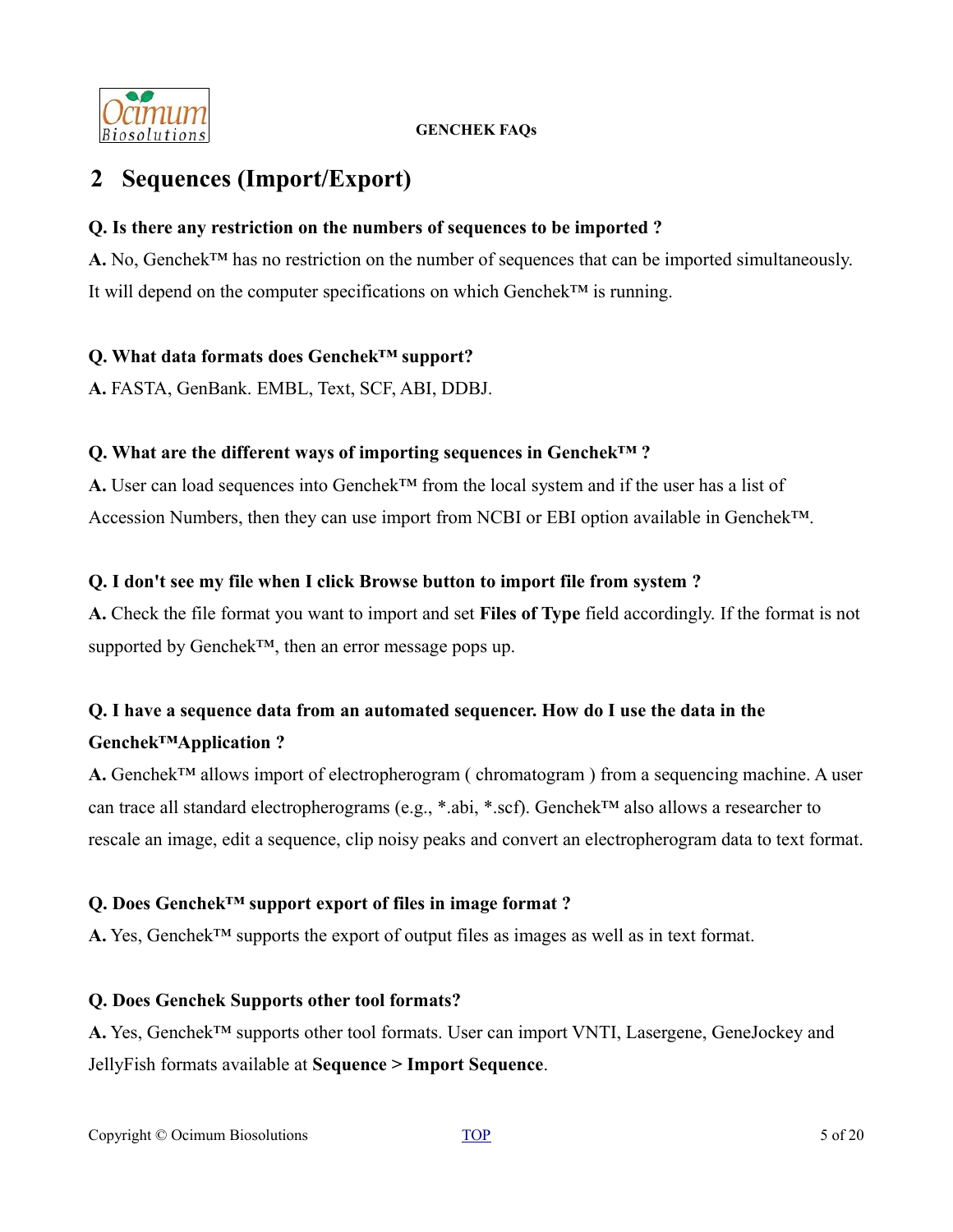

#### **Q. What is the maximum size of sequence that Genchek support ?**

**A.** We tested Genchek import facility for maximum up to 22 Mbps FASTA format.

#### **Q. Can I delete a sequence from data browser or a selected region of a sequence?**

**A.** Yes, Genchek allows sequence deletion from data browser by using the delete option in the sequence menu. The user can also delete a region of sequence by right click menu options on the sequence editor.

### **Q. What is Genchek's capacity for importing sequences?**

**A.** From our stress testing exercise we could import 15 x 10<sup> $\circ$ </sup>6 Bps sequence and also visualize in 3 view window on normal PC(P4 and 256Mb ram). But with better hardware we could import upto 60 x 10<sup> $\circ$ </sup>6 Bps sequences which is equivalent to a big bacterial genome. We also successfully imported 3 lacs EST's in to Genchek.

### **Q. Why are some menu options disabled though a sequence is selected in the Data Browser?**

A. The menu options in Genchek<sup>™</sup> are enabled depending on the type and number of sequences selected in the data browser and as well as based on License and Logged User Role.

### **Q. Can I show the Annotations for saved sequences?**

**A.** Yes, user can view the annotations in Graphical Viewer.

### **Q. Does Genchek allow full control to the user over the sequences database?**

A. Yes. Genchek allows import, edit and export of sequences. It also creates new sequence database.

# **Q. Is ancestral relationship or parent - child relationship maintained between sequences in Genchek?**

**A.** We do record parent - child relationships in Genchek. User can view the relation from **Sequence Menu > Ancestral History**.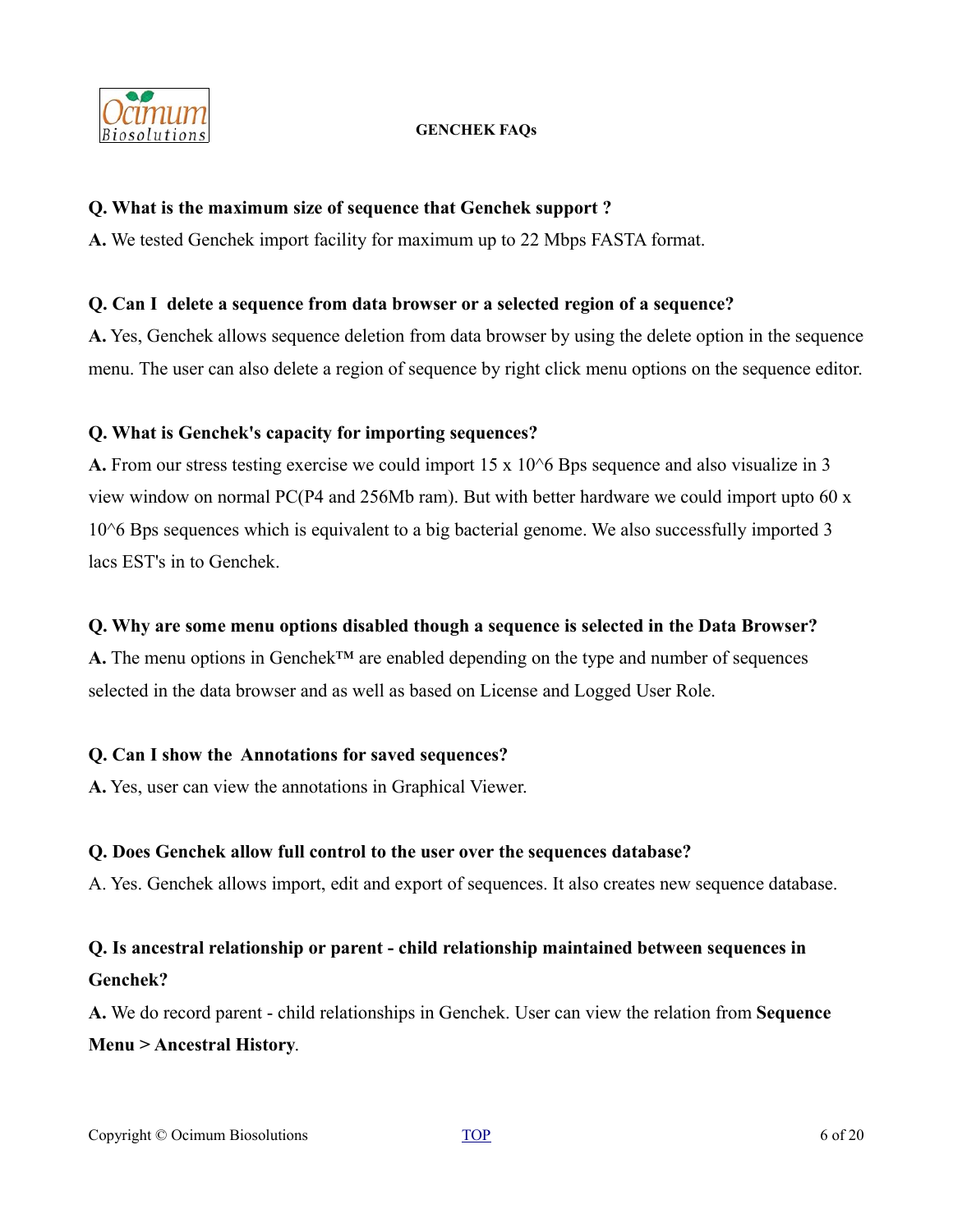

#### **Q. Does Genchek support importing tree files exported from Lasergene?**

**A.** Yes. Genchek supports standard formats like Newick and Nexus exported from Lasergene tool.

#### **Q. If sequences include U (Uracil), can they still be processed?**

**A.** Yes, sequences that include U can be processed.

#### **Q. Can I manually create a sequence in Genchek?**

**A.** Yes, user can create a sequence manually using **Sequence > New Sequence** menu or New Sequence toolbar button.

#### **Q. Can I rename the sequence available in Genchek browser?**

**A.** Yes, user can rename a sequence manually using **Sequence > Rename Sequence** menu or right click on a sequence from Sequence Browser.

#### **Q. What are the formats in which sequences can be exported?**

**A.** User can export the sequences in FASTA, Genbank, EMBL and DDBJ formats.

### **Q. Can I add annotations manually to sequence?**

**A.** Yes, user can add annotations manually to sequence using Add Annotation toolbar button from Graphical View.

### **Q. Can I view an annotations in a graphical viewer?**

**A.** Yes, user can view annotations in graphical viewer. User also have the option to hide the Graphical representation of annotations using Features tab in Graphical View by selecting or clearing the checkboxes correspondingly.

#### **Q. What file formats of chromatogram sequences does Genchek support?**

**A.** Genchek supports .abi, .abd, .ab1 and .scf formats.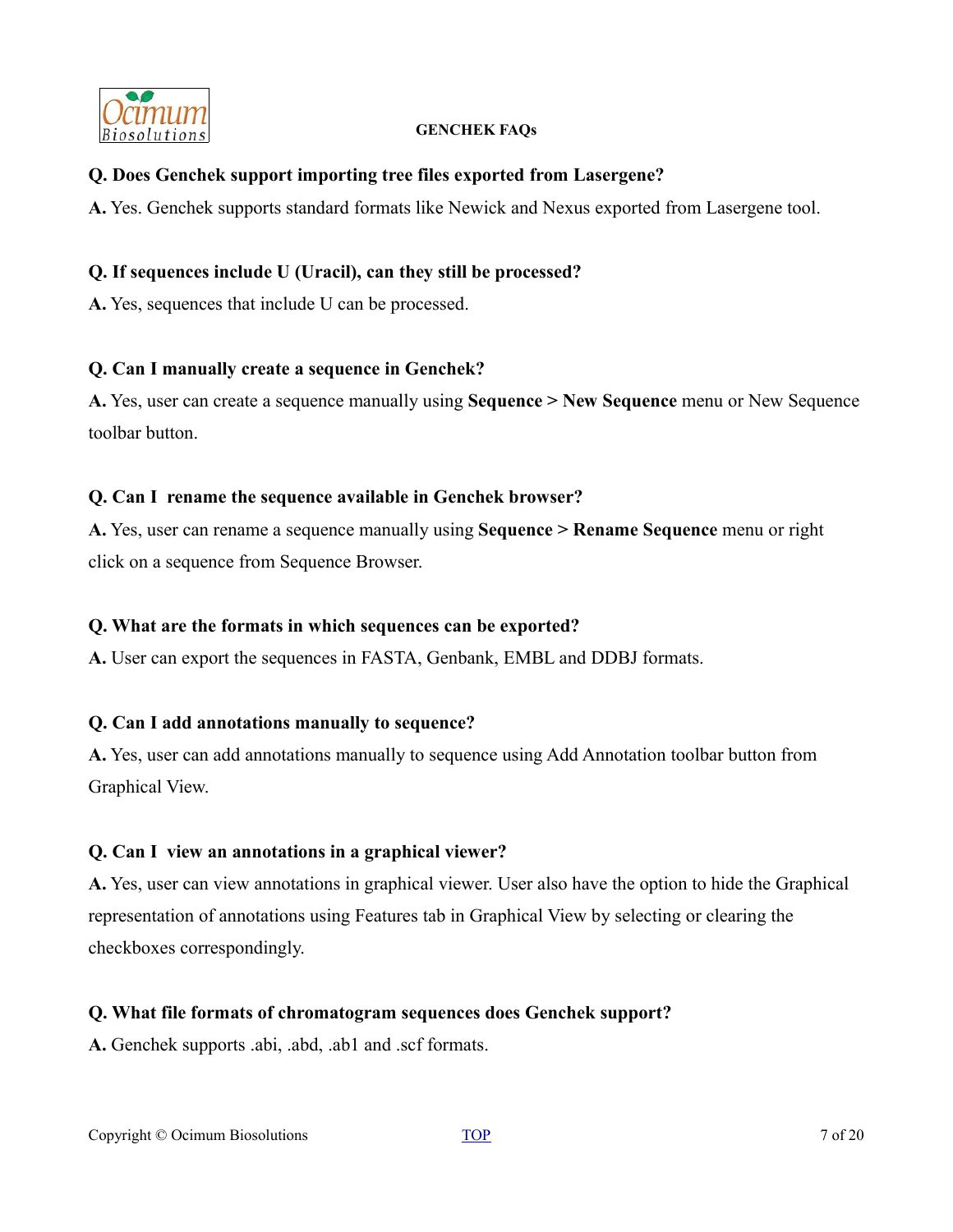

#### **Q. Is it possible to view traces of the chromatogram sequences?**

**A.** Yes, user can view the traces of the chromatogram sequences using Graphical View.

#### **Q. Can I view the quality values of the chromatogram sequences?**

**A.** Yes, user can view the quality values of the chromatogram sequences using View Chromatogram toolbar button from Graphical View.

# <span id="page-7-0"></span>**3 Primer Design**

#### **Q. How can I export the sequence of a primer I've just designed?**

**A.** Select the desired primer from primer viewer window, click **Export** button to export the primer sequence to a disk file or to copy the primer sequence to the Windows clipboard so that you can paste the primer sequence into another application.

### **Q. Is there any special tool for PCR to show the Multiplexing of Probes?**

**A.** Yes, user can copy the probes from Primer Result Viewer and perform Multiplexing from Oligo Evaluation.

### **Q. How and why does the primer results differ when different primer design tools are used?**

**A.** Some of the freely available tools have different set of parameters and differ in criteria for primer selection. Genchek's Primer design tool takes into account all the standard parameters and conditions under which the user can select correct primers.

#### **Q. Does Genchek have primer design and is able to store results?**

**A.** Yes, Genchek has primer design tool and is not only able to store the results but is also able to export the results. Algorithm explained.

#### **Q. How are conserved regions found before degenerate primer design?**

**A.** In proteins alignment degenerate primers are found based on the frequency of occurrence. While in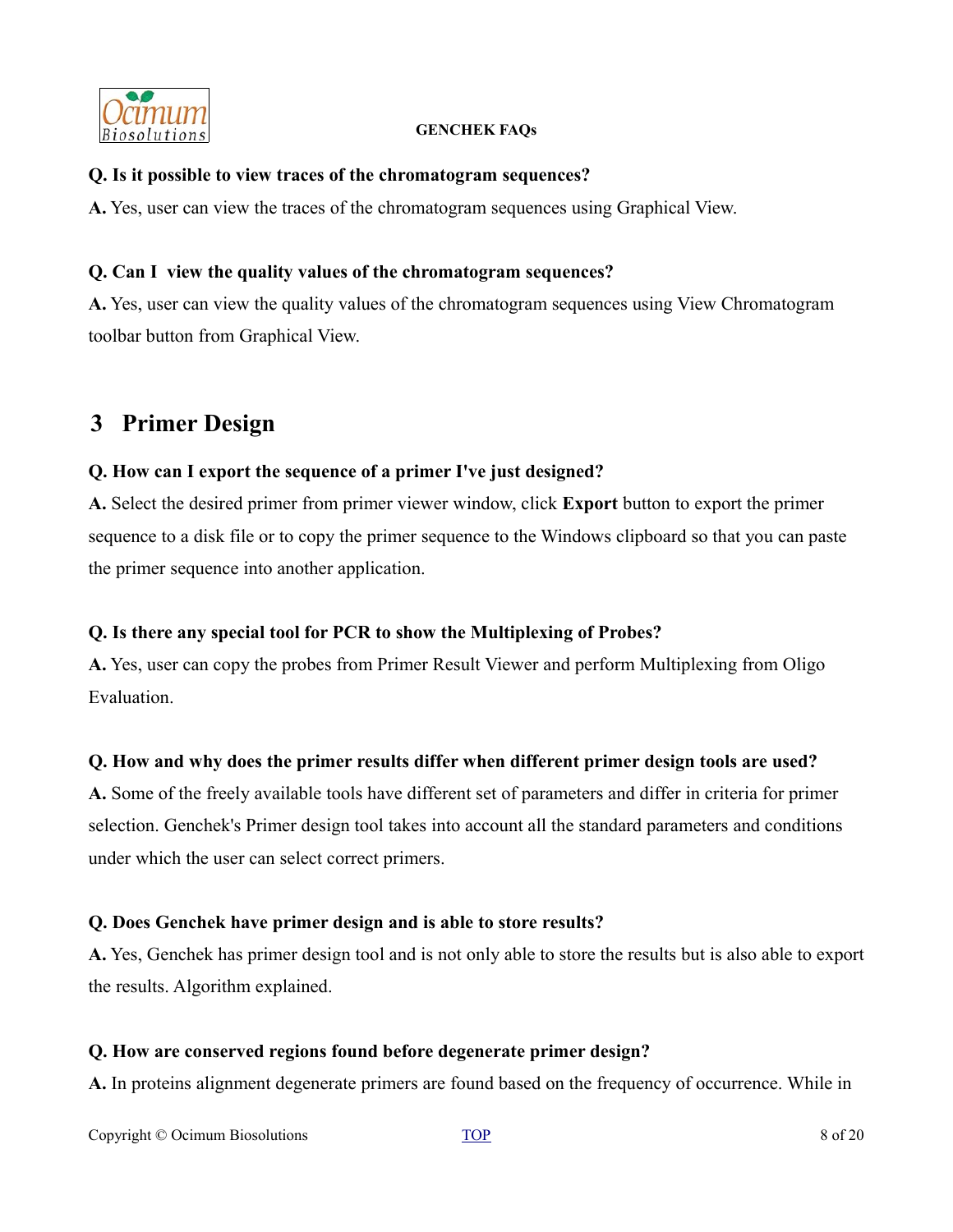

the DNA alignment we can also use entropy calculations for finding conserved regions.

#### **Q. Does Genchek allows to save the product from the primer analysis?**

**A.** Yes, user has the option to save the Forward and Reverse sequence in the data browser.

#### **Q. Does Genchek support TaqMan Design?**

**A.** Yes, TaqMan Design can be used for designing TaqMan probes and user also has the option to design primers for the designed TaqMan probes.

#### **Q. What are the different primer designs available in Genchek?**

**A.** TaqMan Design, Exon Junction and SSR Marker Primer Design.

#### **Q. Does Genchek support SYBR Primer design?**

**A.** Yes, Genchek supports both SYBR and PCR Primer Design.

### **Q. Does Genchek have SSR search program?**

**A.** Yes, Genchek supports SSR search and also provides option for the user to design primers for the selected SSR.

#### **Q. It is possible to search SSR based on motif length?**

**A.** Yes, user has the option to search SSR based on motif length and motif repeat.

### **Q. Can I export SSR results from Genchek?**

**A.** Yes, user can export SSR results in a text file.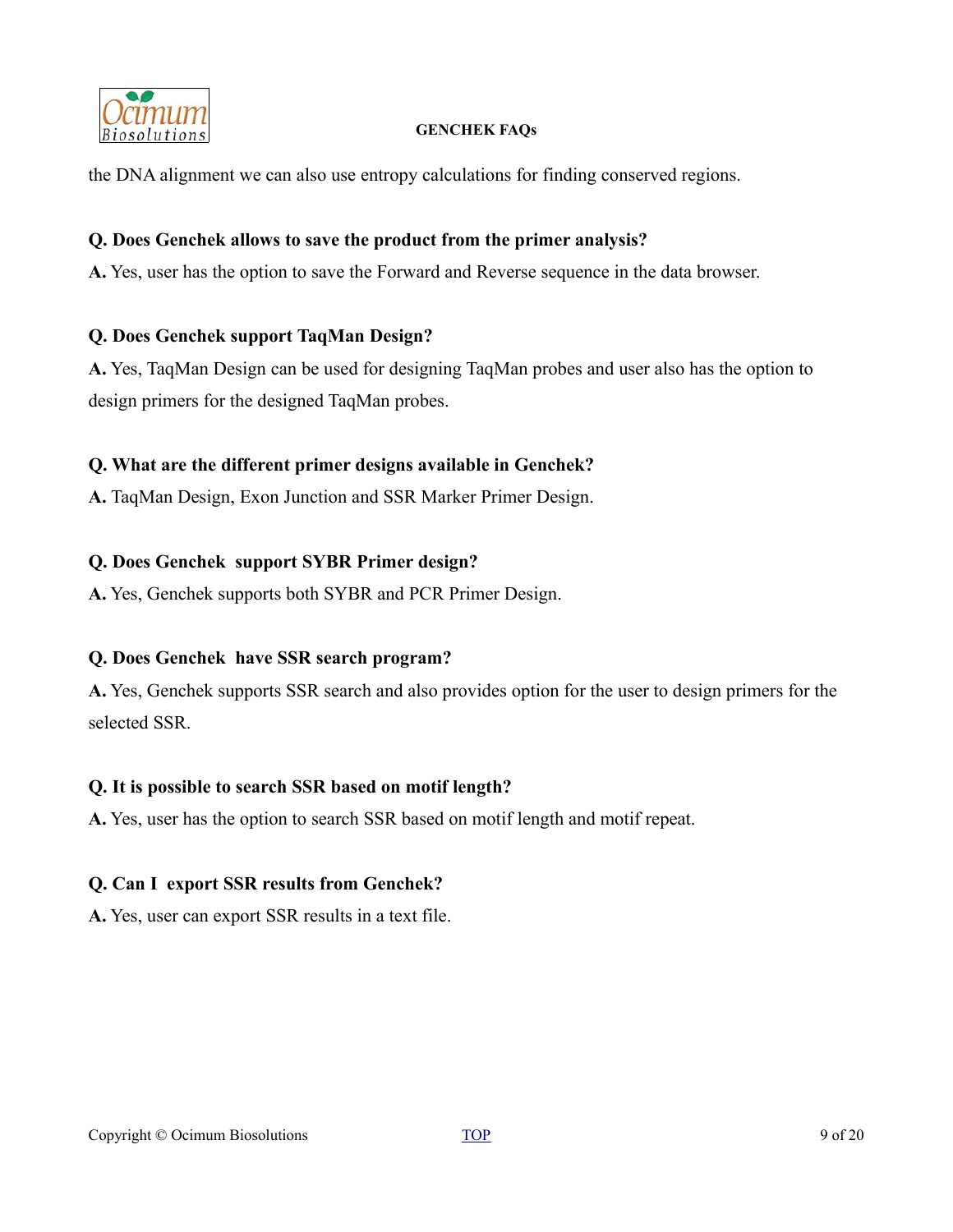

# <span id="page-9-1"></span>**4 Restriction Enzyme Analysis**

### **Q. How can I add Restriction Enzymes to the list?**

**A.** To add an enzyme to a sublist, right click on the existing list and select **Create**. A new window opens. Enter the recognition sequence and cutting position and click **Save** button to add the enzyme to the existing list.

# **Q. Can the RE map be export in text and picture format and what picture formats?**

**A.** Yes. If the RE analysis is done from the Common toolbar, then the result window provides Export option for both RE map and text results. Currently RE maps are exported in JPEG format but this facility can be extend to any other picture format.

# **Q. What database do you use for Restriction enzymes in Genchek and is there are facility to update it automatically?**

**A.** REBASE. Currently Genchek facilitates manual updates only.

### **Q. Is it possible to manually create a new Restriction Enzyme specifying the cutting position?**

**A.** Yes, user can create a New Restriction Enzyme manually by selecting **Restriction Enzyme** node from **Sequence** tree and click New toolbar button will open "New Restriction Enzyme" dialog box.

# <span id="page-9-0"></span>**5 Stem Loop Analysis**

# **Q. Is there any program to analyze Stem loops of a sequence?**

**A.** User need to place the UNA Fold program in **Genchek** folder to perform Stem Loop Analysis from Genchek.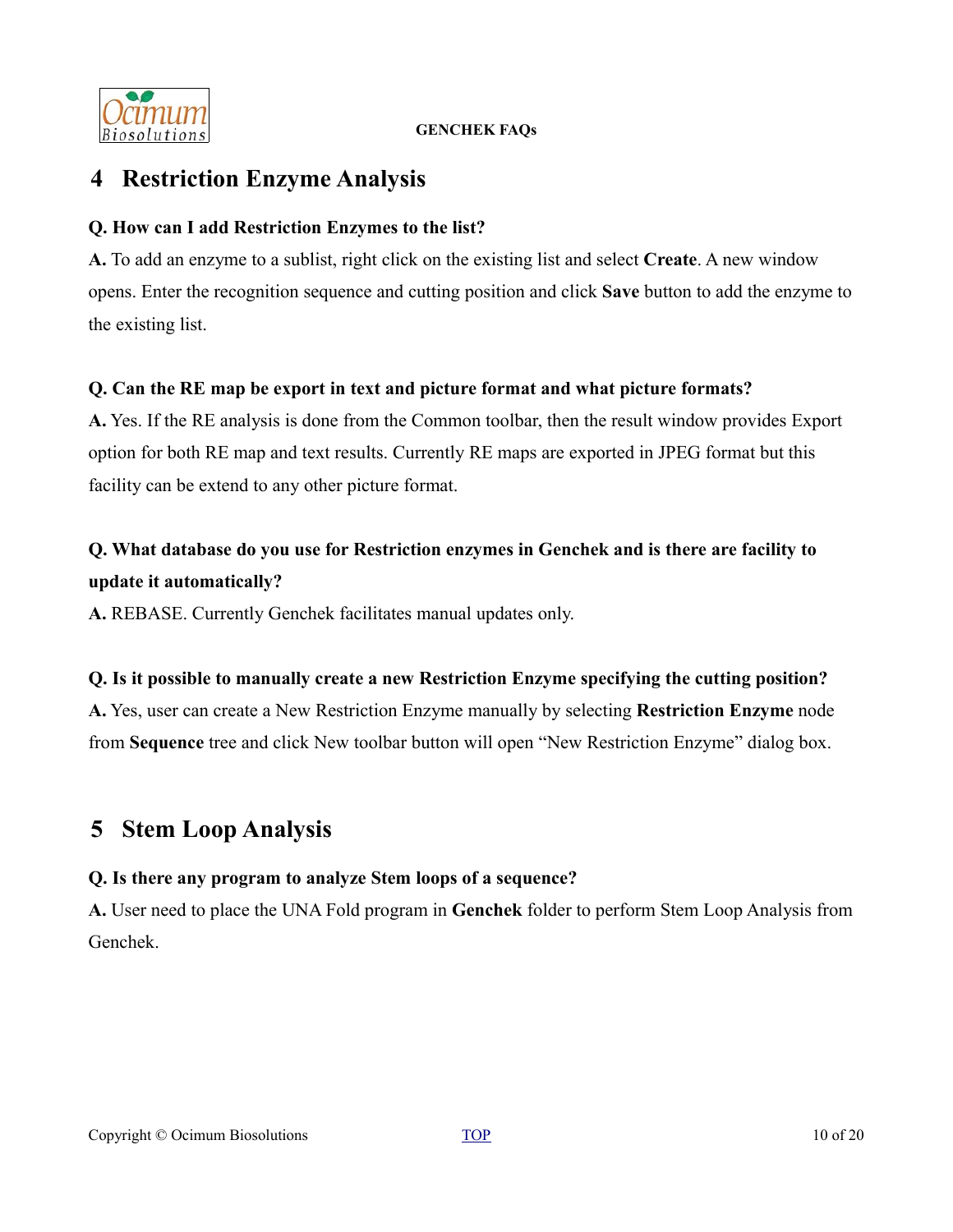

# <span id="page-10-0"></span>**6 Tools**

### **Q. What is Local BLAST?**

**A.** Local BLAST manager module demonstrated/explained.

# **Q. Why should I create a local database?**

**A.** You need to create a local database only if you want to search your query sequence against sequences that are proprietary or patented.

# **Q. Where should Local BLAST Manager be installed?**

**A.** Local BLAST Manager should be installed in the same location where Genchek is installed. Install Local BLAST Manager in **BLAST** folder under Genchek installation folder. By default, this should be installed at **C:\Genchek\BLAST** (for Windows OS), **/usr/local/bin/Genchek/BLAST** (for LINUX & Solaris OS) and **/Genchek/BLAST** (for Mac OS).

### **Q. Why do I need to set the Local BLAST settings?**

**A.** Basically, to be able to query your sequence against your local BLAST database.

### **Q. How should I start Local BLAST Manager?**

**A.** If default selections are made while installing Local BLAST Manager, select **Start > Programs > Local BLAST Manager - Ocimum Biosolutions > Local BLAST Manager** (for Windows OS), **/usr/ bin/Local BLAST Manager - Ocimum Biosolutions/Local BLAST Manager** (for LINUX/Solaris OS) and **Applications > Local BLAST Manager - Ocimum Biosolutions > Local BLAST Manager** (for Mac OS).

### **Q. Where is my local database created?**

**A.** Your local database is a collection of flat files containing sequences saved on your local drive where Genchek™ has been installed.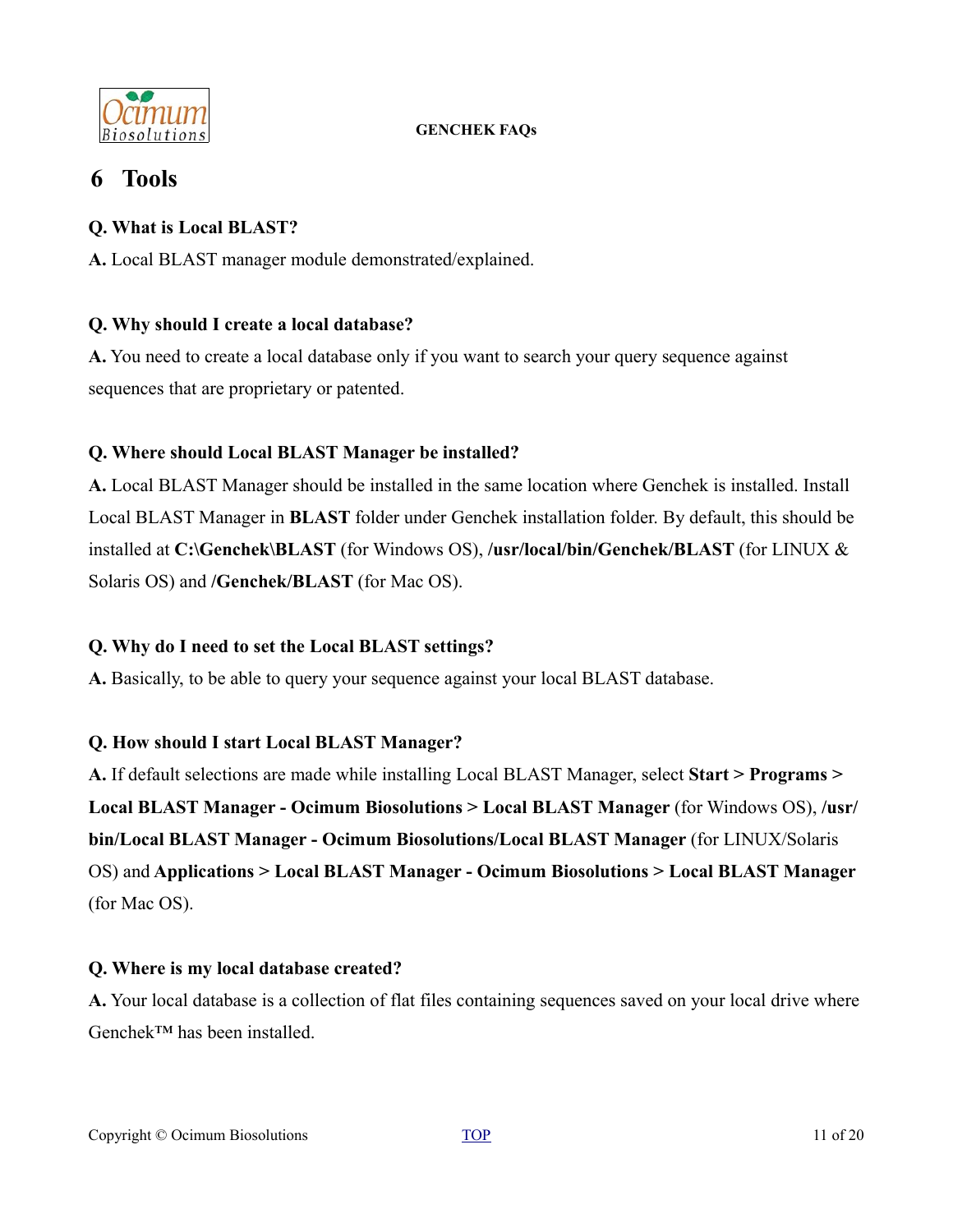

### **Q. Why is my BLAST server forever sending the sequence?**

**A.** Check your proxy settings in the Preferences option of System in the main menu. The proxy settings may need to be reset.

# **Q. Local BLAST gives zero hits. What should I do?**

**A.** To avoid this, install Local BLAST Manager in the same location where Genchek is installed. Install Local BLAST Manager in **BLAST** folder under Genchek installation folder. By default, this should be installed at **C:\Genchek\BLAST** (for Windows OS), **/usr/local/bin/Genchek/BLAST** (for LINUX & Solaris OS ) and **/Genchek/BLAST** (for Mac OS).

# **Q. "Illegal characters were removed. Database built with errors" message is displayed when I perform Local BLAST. Why do I get this message?**

**A.** Database build might have invalid characters.

# **Q. I tried creating Local BLAST Database using sequences from Genchek Data Browser. I get this message "Unable to format given database." Why do I get this message?**

**A.** Local BLAST Manager should be installed in the same location where Genchek is installed. Install Local BLAST Manager in **BLAST** folder under Genchek installation folder. By default, this should be installed at **C:\Genchek\BLAST** (for Windows OS), **/usr/local/bin/Genchek/BLAST** (for LINUX & Solaris OS) and **/Genchek/BLAST** (for Mac OS).

**Q. On selecting Local BLAST option in Select BLAST type dialog, a message 'Start Local BLAST Server from Local BLAST Manager' is seen. How should I start Local BLAST server? A.** Before using Local BLAST module, start Local BLAST Manager. If default selections are made while installing Local BLAST Manager, select **Start > Programs > Local BLAST Manager - Ocimum Biosolutions > Local BLAST Manager** (for Windows OS), **/usr/bin/Local BLAST Manager - Ocimum Biosolutions/Local BLAST Manager** (for LINUX/Solaris OS) and **Applications > Local BLAST Manager - Ocimum Biosolutions > Local BLAST Manager** (for Mac OS). In "Local BLAST Manager" window, click **Start** button in Local BLAST Manager to start Local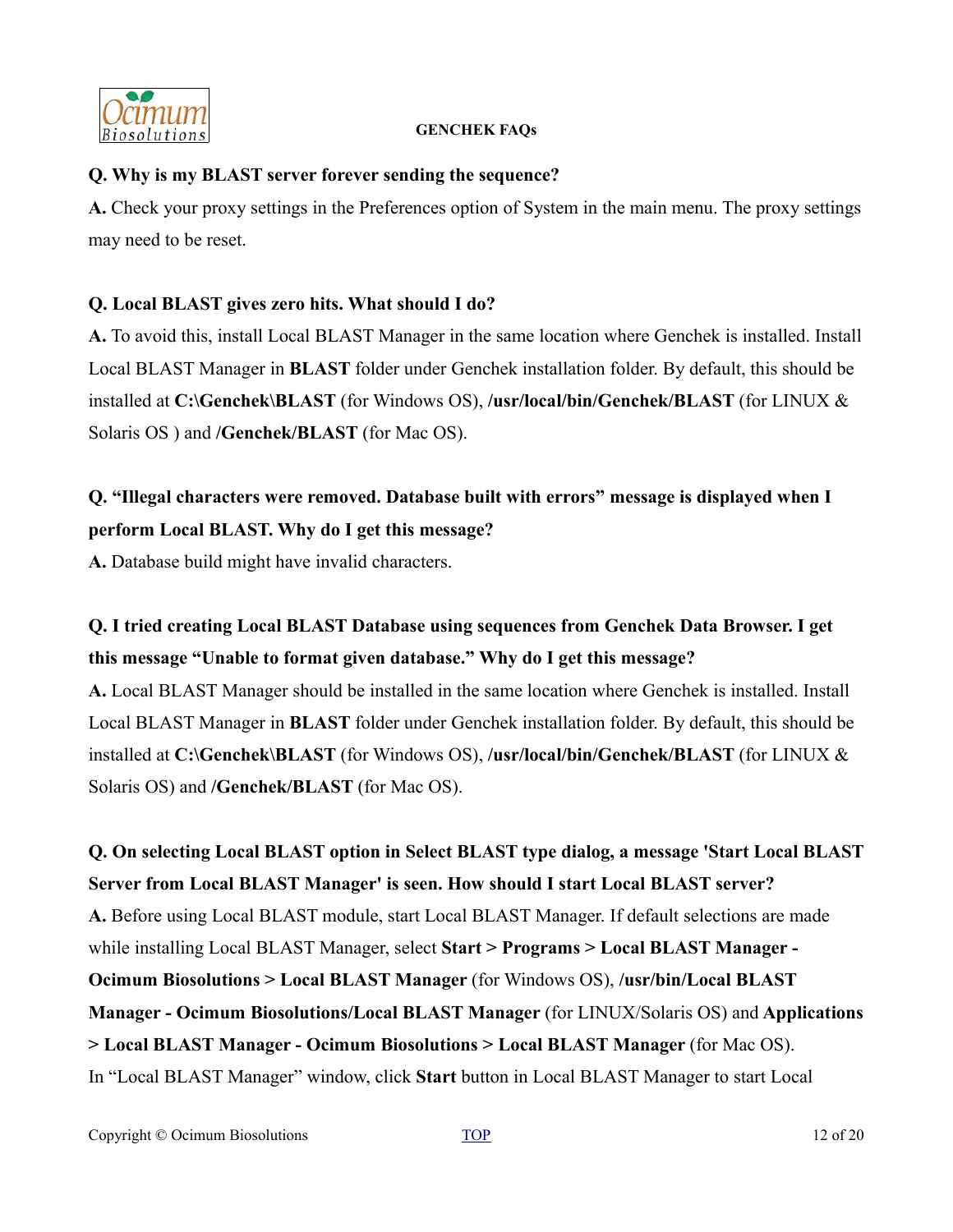

BLAST Server. Status bar shows message "Server Started". Now you can go ahead and perform BLAST search on your local database.

### **Q. Can Genchek's Local BLAST perform BLAST locally on NCBI database?**

**A.** Yes. We need to download NCBI sequences in FASTA format and build a local database using Local BLAST Manager.

# **Q. When I try to create a Local BLAST database from Local BLAST Manager, I get a message "Error while creating Local BLAST Database". Why do I get this message?**

**A.** Local BLAST Manager should be installed in the same location where Genchek is installed. Install Local BLAST Manager in **BLAST** folder under Genchek installation folder. By default, this should be installed at **C:\Genchek\BLAST** (for Windows OS), **/usr/local/bin/Genchek/BLAST** (for LINUX & Solaris OS) and **/Genchek/BLAST** (for Mac OS).

# **Q. 'Internet connection failed. Check your internet connection.' message is displayed when I perform NCBI BLAST. Why do I get this message?**

**A.** This could be due to two reasons. Firstly due to improper internet connection or due to spaces present in the name of the installation folder. To avoid getting this message, ensure proper internet connection and no spaces should be present in the name of the installation folder. By default, Genchek should be installed in **C:\Genchek** (for Windows OS), **/usr/local/bin/Genchek** (for LINUX & Solaris OS) and **Genchek** (for Mac OS).

### **Q. Can I access Local BLAST database from other system?**

**A.** Yes, Genchek facilitates this feature.

# **Q. It is possible to create a database of the sequences loaded in the Genchek and use them for local BLAST?**

**A.** Yes, select sequences from the browser and create a database which can be used for Local BLAST.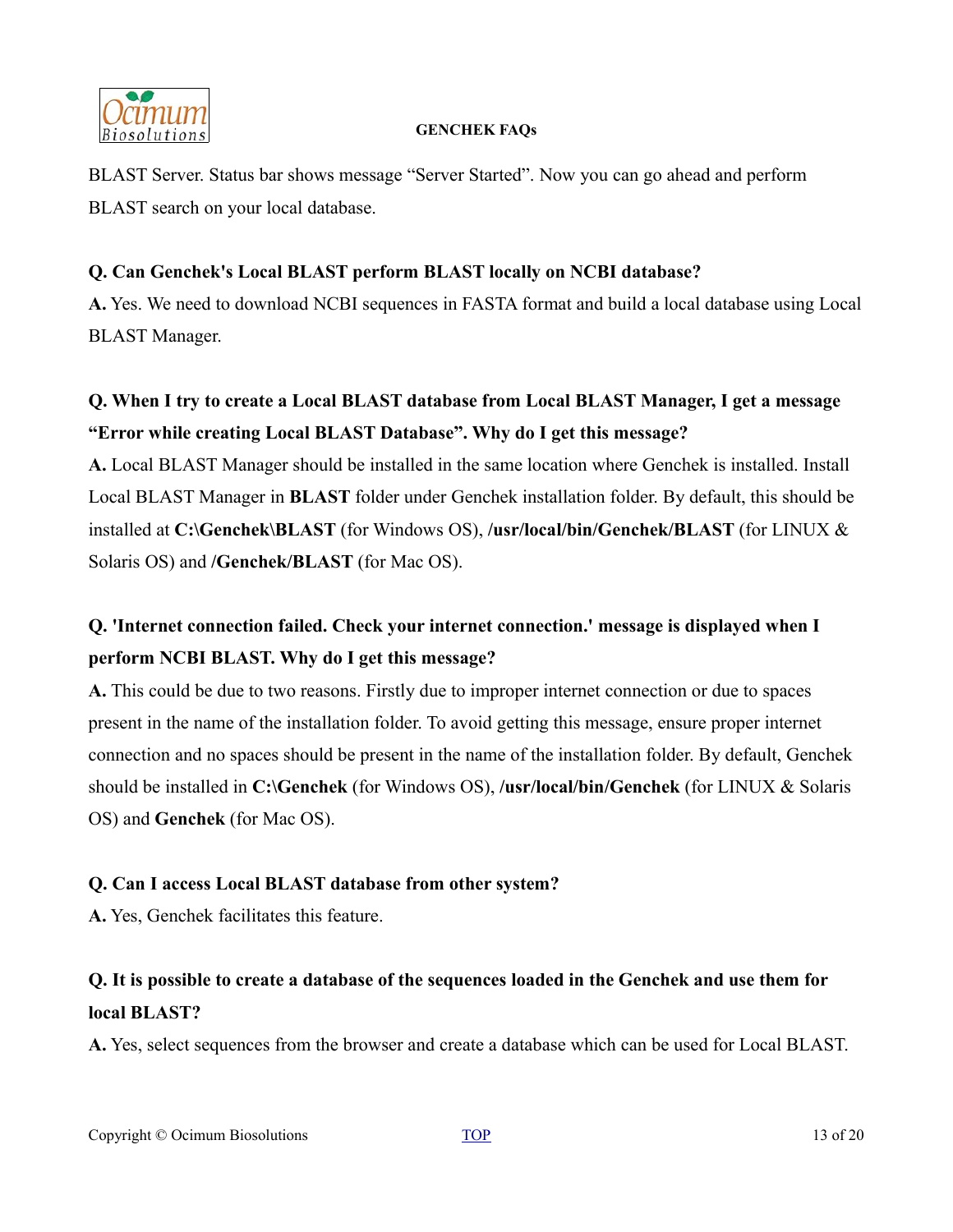

#### **Q. Can I download all the BLAST hit sequences at a time?**

**A.** Yes, user can download BLAST hit sequences from result viewer using **Save All** button.

#### **Q. What is a feature?**

**A.** A feature is anything that can be mapped onto a strand of DNA. It is defined by its start and stop location. A gene is a feature. A protein coding sequence (CDS or PEG) is a feature that, in bacteria, shares the same location on the DNA as its gene and may be represented as an amino acid sequence translated from the nucleotide sequence. Eukaryotic genes also have intron and exon features defined as subsets of the gene feature.

### **Q. Is it possible to extract annotations or features of a sequence in a Genchek?**

**A.** Yes, we can extract by using the Feature Extraction module.

# <span id="page-13-0"></span>**7 Sequence Alignment**

### **Q. Can we perform the Multiple Sequence Alignment for all types of Sequences?**

**A.** Yes.

### **Q. What are different methods to perform Tree Analysis for Multiple Alignment Sequences?**

**A.** Neighbor-Joining.

### **Q. Can we export the Consensus Sequence?**

**A.** Yes. We can export the Contig sequence in ACE file format which consists of quality of Contigs and fragments present in Contig.

### **Q. Does the MSA module have print and export options?**

**A.** Yes. Genchek's MSA editor has printing and exporting options. The alignment files as well as publication quality pictures can be exported.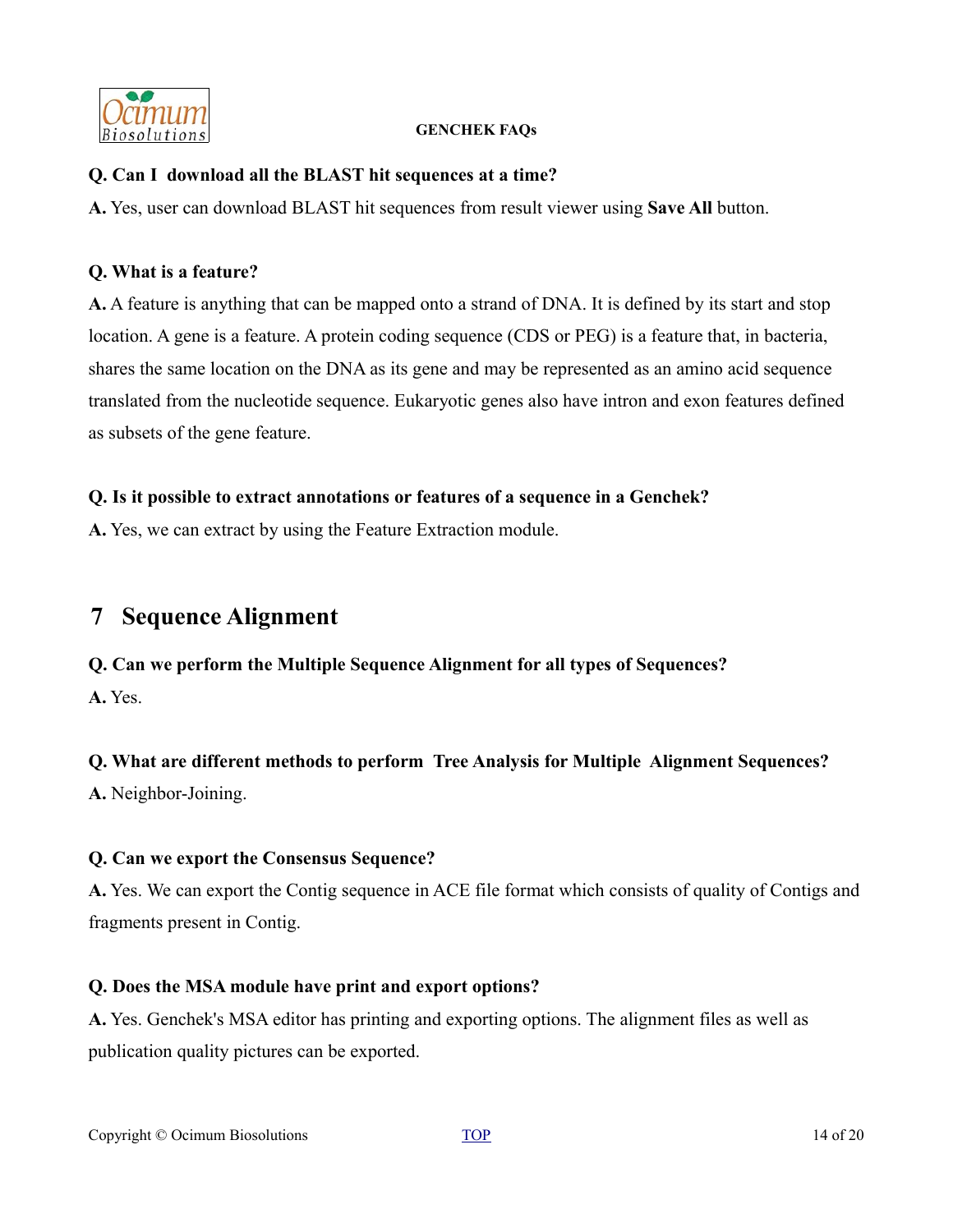

# **Q. Does the MSA editor allow to add annotation map for a region of alignment such as conserved regions?**

**A.** Yes. If the user right clicks on the editor at consensus area pop up menu allows the user to add an annotation. After this the user can select any region of the alignment and label it.

# **Q. Does your multiple alignment provide overall alignment score and % identity?**

**A.** User can select a pair of sequences to view the % identity and overall alignment score.

### **Q. Can Genchek compare protein sequences from different organisms and find common regions?**

**A.** Yes. Genchek's multiple alignment tool and viewer performs this analysis.

#### **Q. Difference between pairwise alignment and PCA?**

**A.** Pairwise alignment finds similarity but PCA uses the distances between the aligned sequences and groups them in such a way so as to maximize the variance in one direction in the 3 D space.

### **Q. Can the tree visualization tool show trees as rooted or unrooted or circular form ?**

**A.** User can view the tree in rooted format only.

### **Q. Can you integrate Phylip into Genchek?**

**A.** Yes. We have customized third party tools into Genchek.

### **Q. Can I export tree map and in text and shuffle leaves on a tree nodes?**

**A.** Yes. The tree visualizer allows user to save tree map in various picture formats such JPEG, EPS, TIFF, BMP. Also the user can export the tree in Newick format is text file.

# **Q. What are the different algorithms available to perform multiple sequence alignment in Genchek?**

**A.** ClustalW and MAP.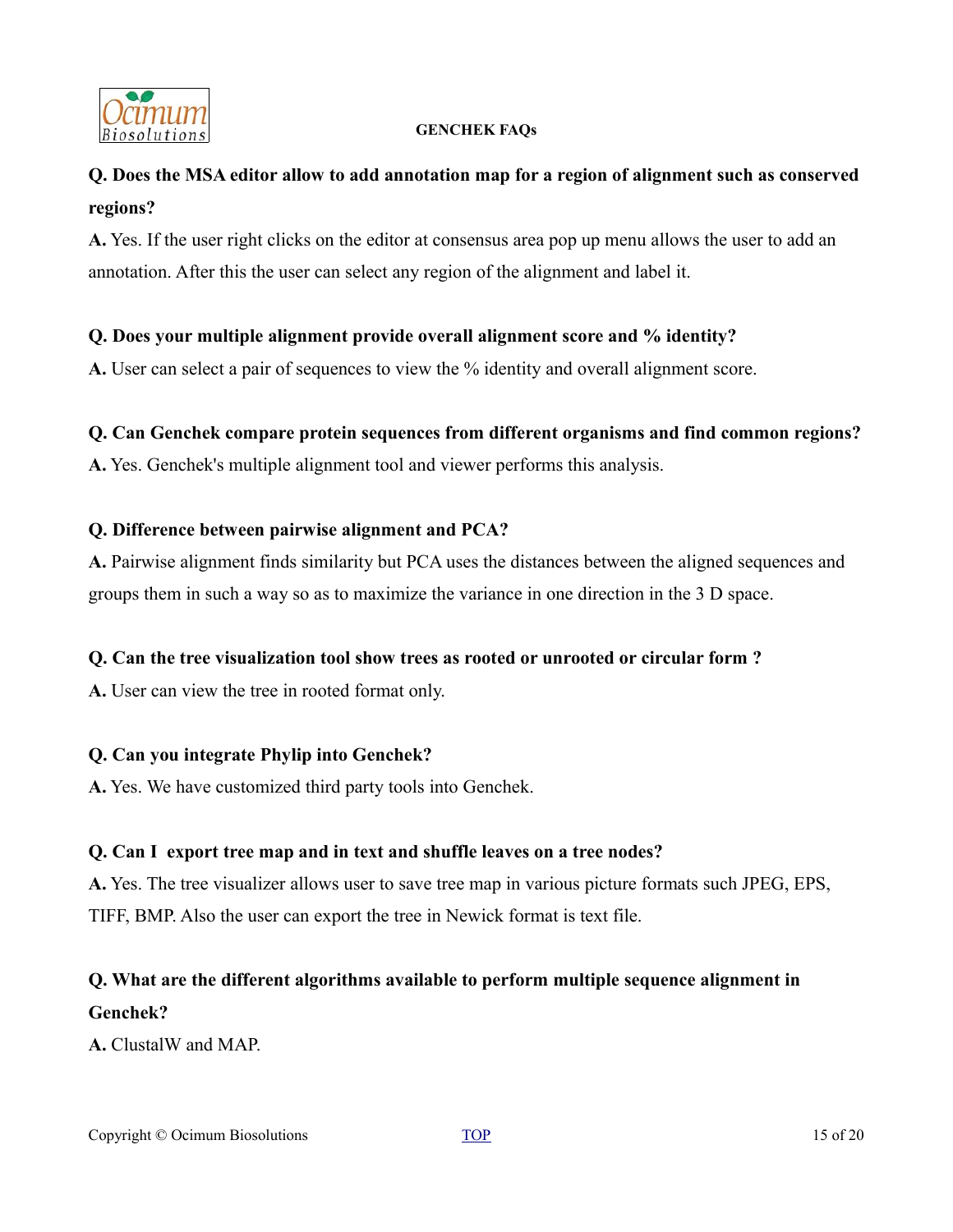

### **Q. What are the different pairwise alignment algorithms available in Genchek?**

**A.** Local Alignment, Global Alignment and Dot Plot.

# **Q. What type of scoring matrix used for multiple sequence alignment for protein and DNA in Genchek?**

**A.** For DNA, IDENTITY, EDNAFULL and MATCH scoring matrix and for Protein, BLOSUM and PAM scoring matrix are used.

# **Q. In what formats can a user export multiple sequence alignment? Or what output formats does ClustalW-MSA/MSA produce?**

**A.** User can save aligned sequences in Clustal (.aln), .pfam, .msf, .pir, .blc, Phylip (.ph), NEXUS formats and user can also save image in .jpg, .tif, .png and .bmp file formats.

### **Q. In what formats can the tree be exported?**

**A.** Newick, EPS and PNG formats.

### **Q. What are the default parameters used by ClustalW in Genchek?**

**A.** \* DNA Gap Open Penalty = 15.0 \* DNA Gap Extension Penalty = 6.66 \* DNA Matrix = Identity \* Protein Gap Open Penalty =  $10.0$  \* Protein Gap Extension Penalty =  $0.2$  \* Protein  $matrix = Gonnet$ 

# **Q. How can I get the color version of the alignment?**

**A.** The alignment will appear on the results page in black and white. There is an option **Color**, it displays alignment in color according to the physiochemical characteristics of the amino acids.

### **Q. How can I create a local alignment of two sequences?**

**A.** A local alignment will identify the small parts of two sequences where there is some similarity. Genchek's pairwise alignment tool performs this analysis.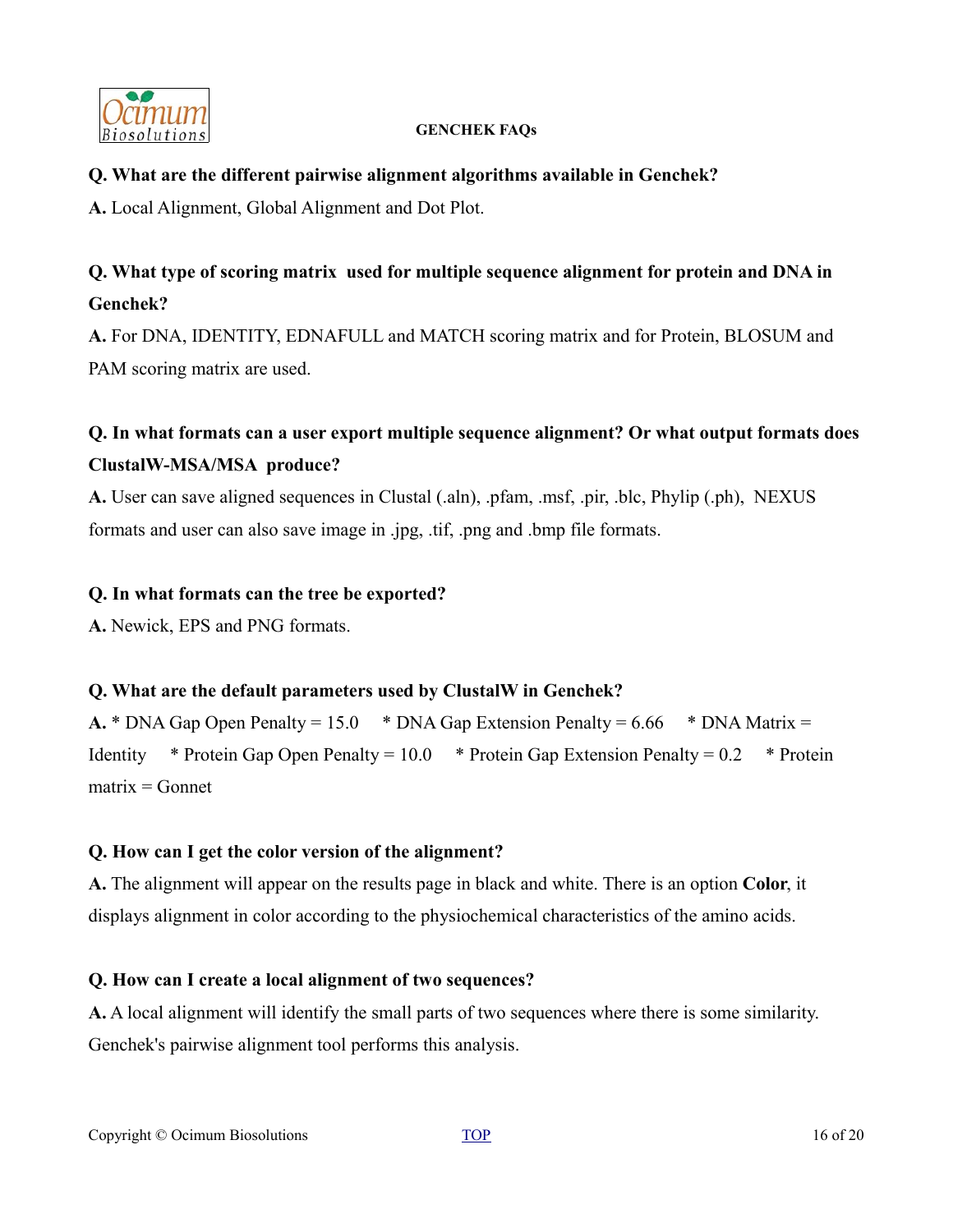

# <span id="page-16-1"></span>**8 Vector Trimming**

# **Q. Can I perform the Vector trimming for all type of Vectors which are existing in database?**

**A.** Yes, user perform vector trimming from available vectors in database. Use can also perform vector trimming using nr-UniVec database available at NCBI.

# <span id="page-16-0"></span>**9 Vector Cloning**

### **Q. How do you perform Cloning in Genchek?**

**A.** Cloning modules demonstrated.

# **Q. Does Genchek facilitates whole or partial linkers creation?**

**A.** Yes. Genchek facilitates this utility through **Vector Construction Tools** menu option.

### **Q. Can we export Cloned Gene Vector?**

**A.** Yes.

# **Q. Are the fragments generated automatically in Graphical Viewer while performing the**

# **Cloning?**

**A.** Yes, they will be generated based on the selected region between 2 Res.

# **Q. How Genchek classifies the vector sequences into expression or destination vector or Donor or**

# **Entry clones?**

**A.** Genchek is able to classify vectors based on Genbank file information. Import automatically recognizes vector type if Genbank file is imported and assigns vector in data browser subtype column.

# **Q. What are the different cloning algorithm available in Genchek?**

**A.** TA Cloning, Restriction Enzyme Cloning.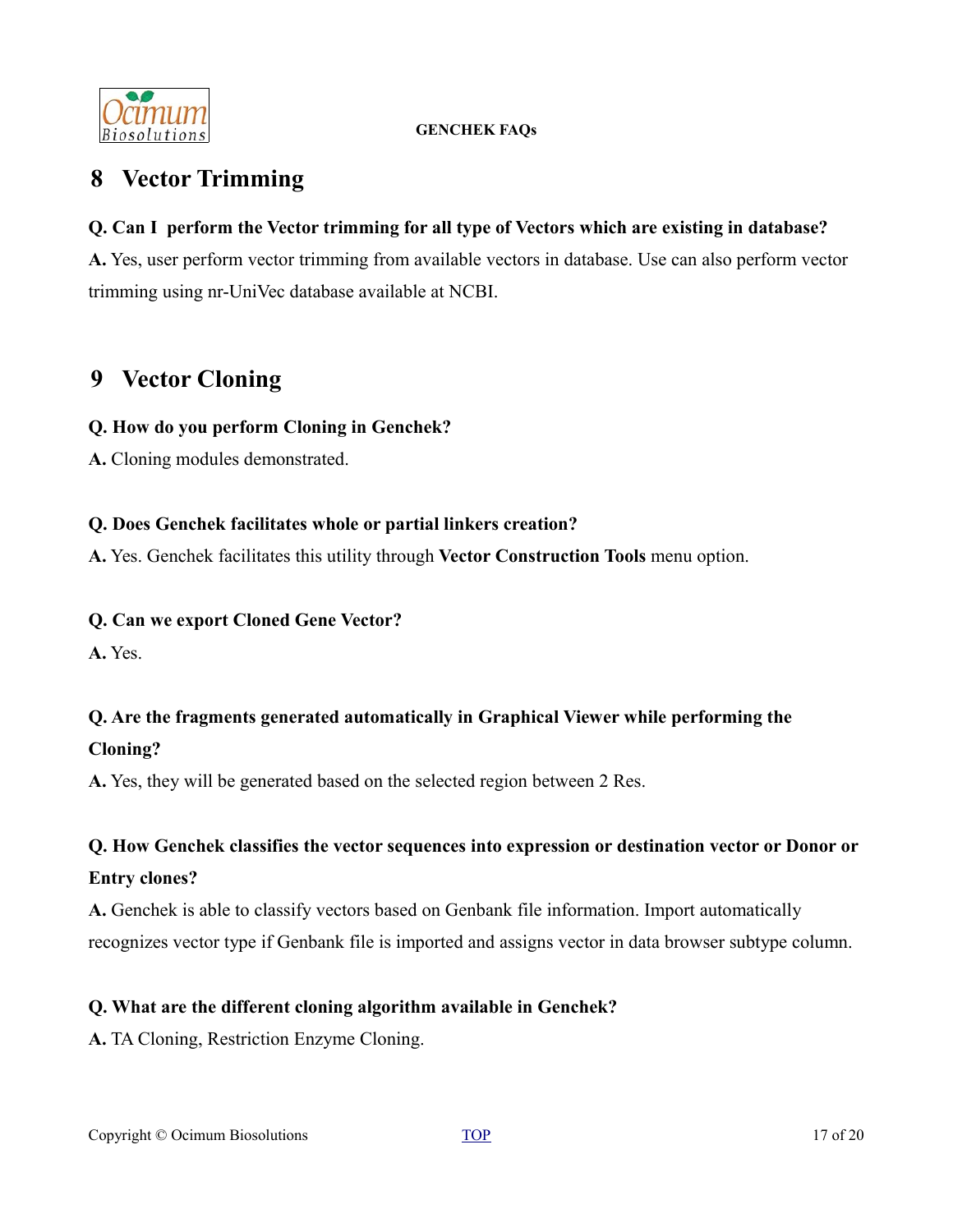

# <span id="page-17-1"></span>**10 Protein Analysis**

# **Q. Does Genchek support DNA to protein translation and how does one know that which frame of translation is correct?**

**A.** Yes. One can translate a DNA sequence into protein in all six reading frames and the translated sequences can be BLASTed against the NR/swissprot database. BLAST results can be analyzed to find correct reading frame.

# **Q. Can I add new genetic codons in the Reverse translation tool?**

**A.** We have provided big list of codon usage tables which is currently static. Based on the client requirements we can facilitate addition of new codon tables.

# **Q. Can I change color scheme for Amino Acid frequency Bar chart?**

**A.** Currently user cannot change the color scheme.

# **Q. Can this software support for searching the transcription Sequence sites**

**A.** Yes, we can perform by using Pattern Search tool.

### **Q. Is Prosite Pattern search tool available in Genchek?**

**A.** Yes. User can download the Prosite patterns in one click and use them for pattern search.

# <span id="page-17-0"></span>**11 Assembly**

# **Q. Can I add reference sequences while assembling fragments?**

**A.** Yes.

# **Q. What assembly programs does Genchek support?**

**A.** Phred Phrap, PolyPhred and CAP 3 programs.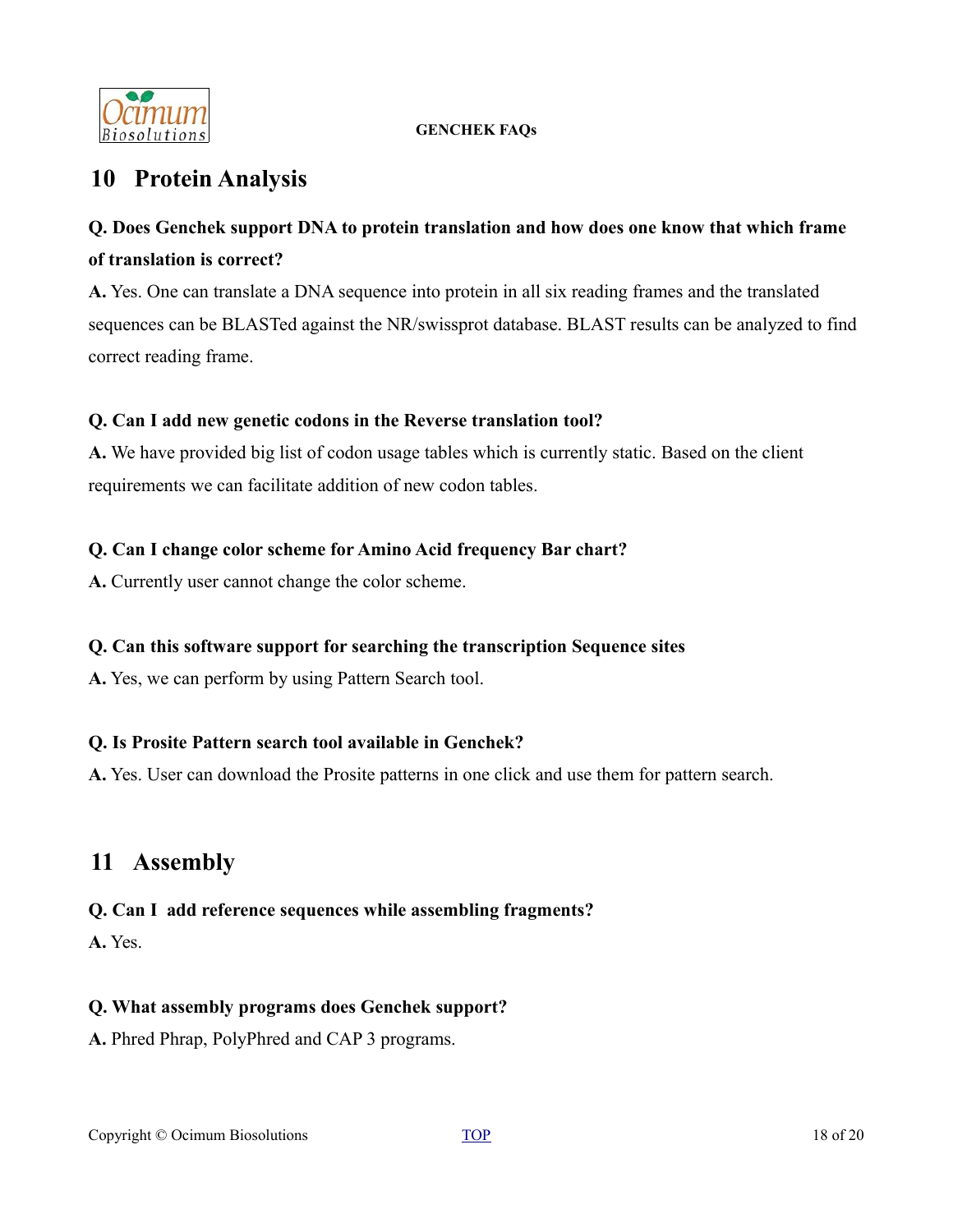

#### **Q. Is it possible to trim low quality regions in chromatogram sequences?**

**A.** Yes, we can trim the sequence by using a End Clipping module.

### **Q. How can I find out if my samples contain information about Quality Values (QV)?**

**A.** With Genchek, it is very easy to get this information. Double click on SCF sequence (from browser) to open it in Graphical Viewer and click **View Chromatogram** button. If you see blue columns above each base in chromatogram, then your file contains Quality Value information.

# <span id="page-18-2"></span>**12 Mutagenesis**

### **Q. How do you find mutations in Genchek?**

**A.** PolyPhred, SNP BLAST and Mutagenesis modules demonstrated.

# <span id="page-18-1"></span>**13 Oligo Analysis**

### **Q. Can I append RE sites to the oligo and analyzed oligo properties?**

**A.** Yes. Demonstrated fragments generation tools and oligo analysis.

### **Q. What are the different oligo analysis available in Genchek?**

**A.** Multiplex, batch analysis and oligo search.

# <span id="page-18-0"></span>**14 User Management**

### **Q. How do we integrate third party tool like ClustalW, Phred Phrap into Genchek?**

**A.** By using a.exe files.